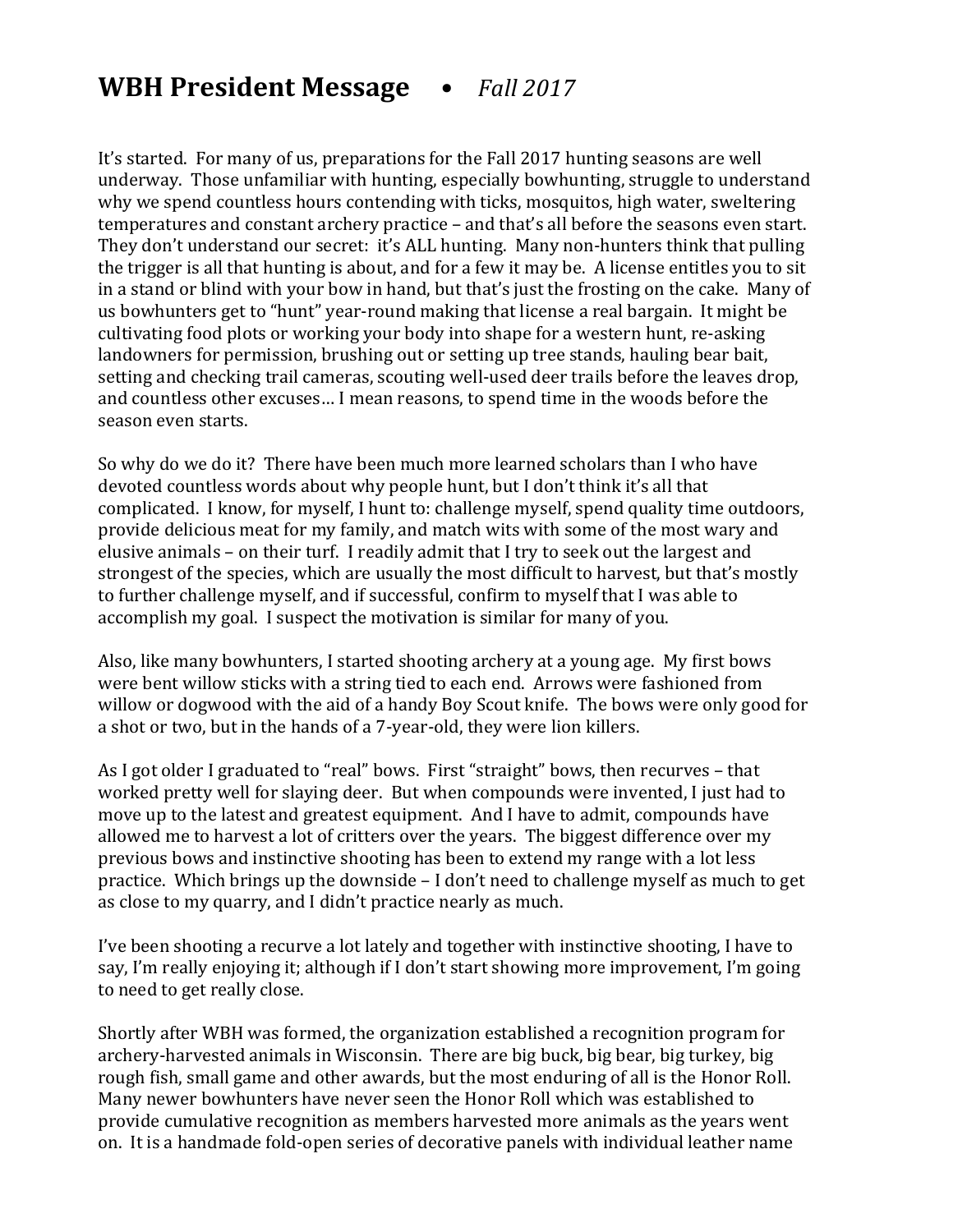labels attached and appropriately marked for each harvest. It traveled to shows and was displayed at WBH events, and was viewed with a sense of pride by those listed and their friends and relatives. Unfortunately, it became too large and unwieldy to transport and was difficult to keep updated as we added more members who were more successful, so it now resides in the museum given its historical significance. However, the Honor Roll is still being maintained and every big game animal registered with a big game questionnaire is still being recorded, and it is our plan to bring it back to be viewed and appreciated by all – on the WBH website. I can tell you that reviewing the amazing accomplishments of many of our members on the Honor Roll is a humbling experience.

There is a lot going on in Madison these days, both with the DNR and the legislature. We are monitoring it closely and I'm guardedly optimistic that it may lead to some good news for bowhunters, hopefully soon. On the national level, to the frustration of many, wolves still have not been delisted (as of July 19th) from the Federal Endangered Species List, which is dimming hopes for a 2017 hunting/trapping season to just begin reducing the ever-expanding wolf population. There are some counties where wolves are killing more deer than all types of hunters – combined; and that was a couple years ago, with the problem only getting worse. In several northern counties hunters can't shoot does in hopes that the few remaining can help rebuild the deer herd. Unfortunately wolves don't abide by the same restrictions and are out there hunting bucks, does and fawns night and day  $24/7/365$ . Combine that with continual losses of livestock, pets, hunting dogs and other wildlife species and it's difficult to understand how animal-rights groups can get a federal judge (a woman living in Washington  $DC$ ) to rule essentially that wolves must be protected at all cost until they re-inhabit their original range (virtually the whole continental United States).

What should be even more disturbing to most hunters is that these groups, who have been successful in protecting wolves beyond all reason, are in many cases, the same groups that are bent on ending all hunting, starting with bowhunting. Wisconsin recently passed a law prohibiting these activists from disrupting our hunts and harassing hunters in the field. The Animal Legal Defense Fund, another radical animal-rights group, has just filed suit in federal court to have that Wisconsin law struck down on the basis that it violates their right to free speech in order "to protect those who would prefer to prey on animals in secrecy". The sad fact is that based on other federal court rulings, they may be successful and we can look forward to the return of convicted eco-terrorists like Ron Coronodo.

It can get frustrating fighting what sometimes feels like an uphill battle, but I know I've been blessed with amazing opportunities to hunt, and from it, experience the outdoors in remarkable ways that have enriched my life immeasurably. Our kids, grandkids and future generations deserve the same opportunities and need us to make sure they aren't denied by people that don't understand hunting but seem to want to dictate what everyone else does.

Thanks to Roger Grundman and his family who donated 180 acres of hunting land in Polk County to WBH to help promote bowhunting, especially to new and young bowhunters, we have some great opportunities to do just that. Unfortunately travelling several hours to the very remote location of the property in the northwest corner of the state has proved to be a barrier to many prospective users and mentors. To address this, the WBH Board, together with the Land Trust Board and others are working on some exciting alternatives that could bring those opportunities much closer to potential users. This is